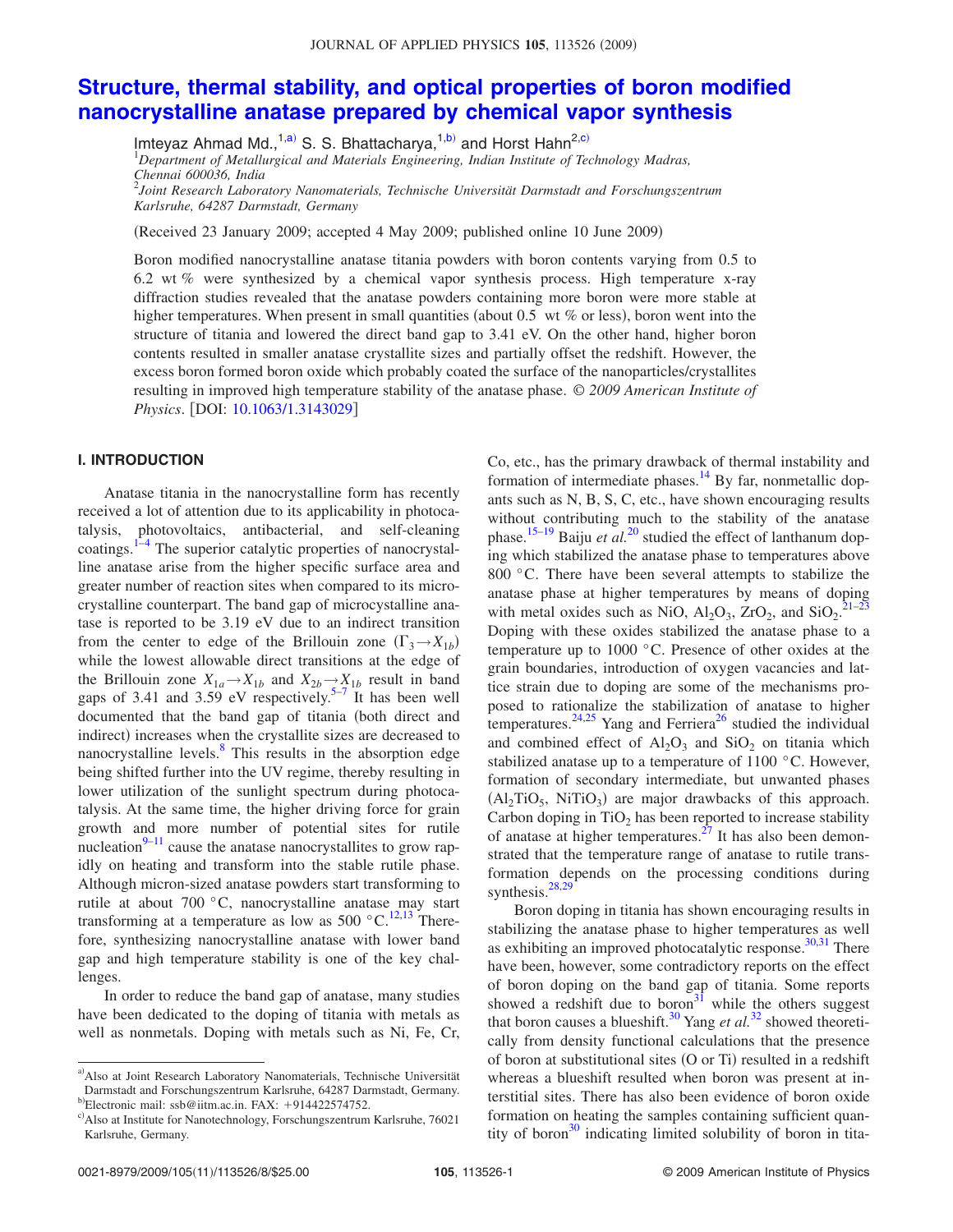

FIG. 1. (Color online) XRD patterns (Cu Ka) of the nanocrystalline titania samples having (a) 0.5 wt % boron and (b) 1.89 wt % boron. Presence of cubic B<sub>2</sub>O<sub>3</sub> was revealed in the XRD pattern of the sample with higher boron content.

nia. There have been very few studies undertaken on the effect of boron addition to anatase covering the aspects of band gap change and anatase stability. In the present work, boron modified nanocrystalline titania in anatase form was synthesized by a chemical vapor synthesis process with varying boron content. The stability of the anatase phase and photoluminescence was studied.

## **II. EXPERIMENTAL**

In a chemical vapor synthesis process, a metallorganic precursor is decomposed/pyrolized at a high temperature within the well defined reaction zone of a hotwall reactor and the nanocrystalline metal oxide powders that are produced as a result are deposited in a collector unit.  $33-36$  In the present study titanium tetraisopropoxide was fed into a hotwall reactor (tubular furnace) through a bubbler using helium as carrier gas at a flow rate of 500 SCCM (SCCM denotes cubic centimeter per minute at STP). Oxygen was supplied at a constant flow rate of 1000 SCCM and triethyl boron vapor was supplied through a separate bubbler at different flow rates of 2, 3, 5, 10, and 20 SCCM in order to vary the boron content in the resultant B-modified  $TiO<sub>2</sub>$  powders. The hotwall reactor was kept at a temperature of 800 °C and the system pressure maintained at 10 mbar through a closed-loop pressure control system involving a butterfly valve, a baratron pressure gauge, a proportional-integral-derivative controller, and a vacuum pump. The synthesized powders were deposited in a thermophoretic collector made of a meandered, water-cooled chamber with quartz lamps.

The composition of the synthesized powders was estimated by atomic emission spectroscopy using inductively coupled plasma in a Perkin Elmer Optima 3000 machine. The specific surface areas and degree of agglomeration was estimated by nitrogen adsorption using the multipoint Brunauer-Emmett-Teller (BET) approach in a Quantachrome Autosorb automated gas sorption system. Additionally, the amount of boron and its oxidation state were ascertained by x-ray photoelectron emission spectroscopy (XPS). The powders were also characterized by solid state NMR using a Bruker Advanced® 400 NMR spectrometer and a Perkin Elmer 1750 infrared Fourier transform spectrometer was used to record the Fourier transform infrared spectroscopy (FTIR) spectrum.

Room temperature x-ray diffraction (XRD) patterns were recorded in a Siemens D5000 machine, for all the samples in the  $2\theta$  range of  $20^{\circ}$ –90° with a step size of 0.02° and exposure time of 12 s using Cu  $K\alpha$  radiation. The high temperature phase stability was studied in a high temperature Bruker D8 x-ray diffractometer. XRD patterns between the  $2\theta$  values of  $20^{\circ}$  and  $35^{\circ}$  were recorded at 300, 500, 700, 800, 900, and 1000 °C with an exposure time of 3 s and step size of 0.03°. All the diffraction patterns were analyzed using a commercially available software, TOPAS®. Further, the stability of the anatase phase at a constant temperature of 700 °C was studied by heating the sample to 700 °C at the rate of 30 °C min−1 and holding it at the same temperature for 13 h.

The absorption spectra were recorded using a Cary 5E UV-vis-near infrared spectrometer and the photoluminescence emission spectra (at an excitation wavelength of 255 nm) were recorded in a Jobin Yvon Flurolog-3-11 spectrofluorometer.

#### **III. RESULTS AND DISCUSSIONS**

#### **A. Structure**

In the as-synthesized condition all the powders were in anatase form and no  $B_2O_3$  could be detected through the XRD pattern when the boron content was less than 1.89%. However, in case of samples containing 1.89 wt *%* or more of boron, a peak corresponding to the cubic polymorph of boron oxide was observed instead of the more common hexagonal form.<sup>37</sup> The XRD patterns and fitted profiles of the nanocrystalline titania powder samples containing 0.5 and 1.89 wt *%* boron is depicted in Fig. 1. It is noteworthy that the x-ray photoelectron emission spectra taken for samples containing 1.89 and 5.5 wt *%* boron showed only 1*s* peaks at a binding energy value of  $192.6$  eV (Fig. 2). However, the chemical environment surrounding boron in B-modified  $TiO<sub>2</sub>$  is similar to that in pure  $B<sub>2</sub>O<sub>3</sub>$ , which made it difficult



FIG. 2. XPS spectrum of B-modified TiO<sub>2</sub> having  $1.89\%$  boron.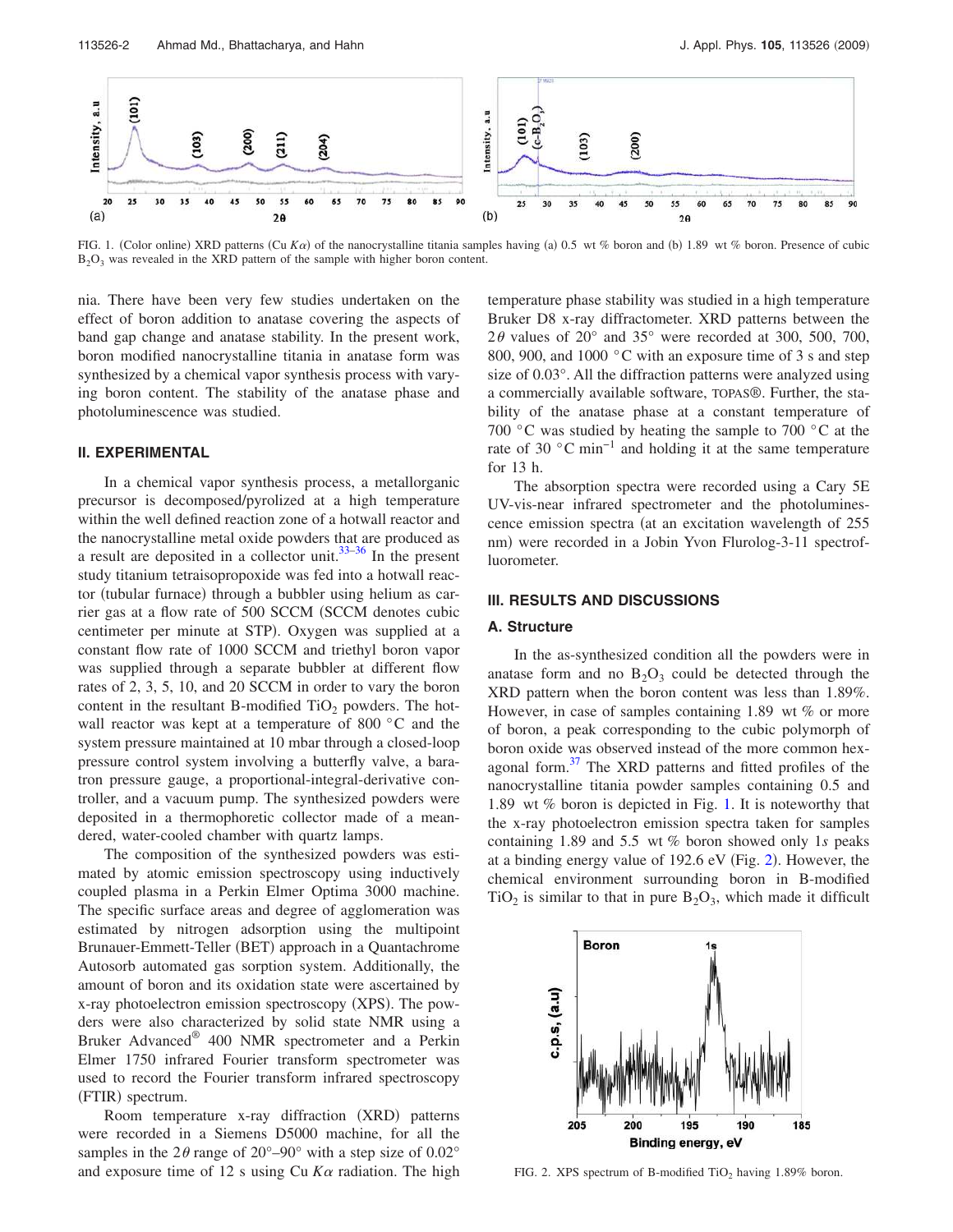TABLE I. Boron content (estimated from atomic emission spectroscopy), anatase crystallite size (estimated from XRD), and specific surface areas of synthesized powders.

| <b>B</b> oron<br>$(wt \%)$ | Volume averaged<br>crystallite size<br>(nm) | Specific surface<br>area at room<br>temperature<br>$(m^2 g^{-1})$ | Percentage reduction<br>in surface<br>area on annealing<br>to 400 $^{\circ}$ C for 2h |
|----------------------------|---------------------------------------------|-------------------------------------------------------------------|---------------------------------------------------------------------------------------|
| Undoped                    | 5                                           | 269                                                               | 70%                                                                                   |
| 0.5                        | 5                                           | 287                                                               | 33%                                                                                   |
| 1.7                        | 4                                           | 418                                                               | 40%                                                                                   |
| 3.5                        | 4                                           | 376                                                               | 26%                                                                                   |
| 5.5                        | 3                                           | 334                                                               | Nil                                                                                   |

to unambiguously attribute the chemical environment of boron in the sample from the XPS results alone.<sup>38</sup> Theoretical work of Geng *et al.*<sup>39</sup> suggested that boron in titania, as in the case of boron oxide, can have a trigonal or tetragonal coordination. The trigonal coordination results from  $sp<sup>2</sup>$  hybridization whereas the tetragonal coordination results from *sp*<sup>3</sup> hybridization.

Table I lists the amount of boron as estimated by atomic emission spectroscopy, the anatase crystallite sizes estimated from the room temperature XRD patterns, and the reduction in the specific surface area (made from BET measurements) when the powders were annealed at 400 °C for 2 h. The BET measurements in all the cases showed a very high specific surface area which indicated a low degree of agglomeration in the powder particles. It was observed that on annealing at 400 °C the reduction in specific surface area of the samples were lesser in case of those containing higher boron when compared to the undoped powders. This was attributed to reduced grain growth in case of the powders with higher boron content.

High resolution transmission electron microscopy  $(HRTEM)$  images in Fig.  $3$  show the crystalline nature of the synthesized powders with average particle sizes of about 4 nm or less. Fourier transforms of the lattice images or the diffraction patterns did not reveal the presence of boron or any boron oxides. This was attributed to the low atomic number, well dispersed state of boron or boron oxide, and the fact that it has a lower structure factor when compared to titania.

 $11$ B-magic angle spinning (MAS)-NMR spectra for samples containing 0.5, 1.89, and 5.5 wt *%* of boron are



 $(a)$ 

FIG. 3. HRTEM images of samples having (a) 1.7 wt % and (b) 3.6 wt %  $B_2O_3$ .



FIG. 4. <sup>11</sup>B-MAS-NMR spectra of B-modified TiO<sub>2</sub> containing (a) 0.5 wt %, (b) 1.89 wt % B, and (c) 5.5 wt % boron.

depicted in Fig. 4. It was seen that in the sample containing less boron, a single peak at  $-4.37$  ppm in case of 0.5 wt % [Fig.  $4(a)$ ] and a predominant peak at  $-14.89$  ppm in case of 1.89 wt % boron [Fig.  $4(b)$ ] were observed. On the other hand, two predominant peaks were observed at 8.6 and  $-3.2$ ppm at a difference of about 11 ppm in case of the sample having a higher boron content of 5.5 wt  $\%$  [Fig. 4(c)]. The single peak in the samples containing 0.5 and 1.89 wt *%* boron indicated the presence of boron predominantly in only one kind of chemical environment while, at the same time, different values of chemical shift in both the cases suggested the chemical environments in the two cases to be different. The relatively symmetrical peak at a chemical shift of  $-4.37$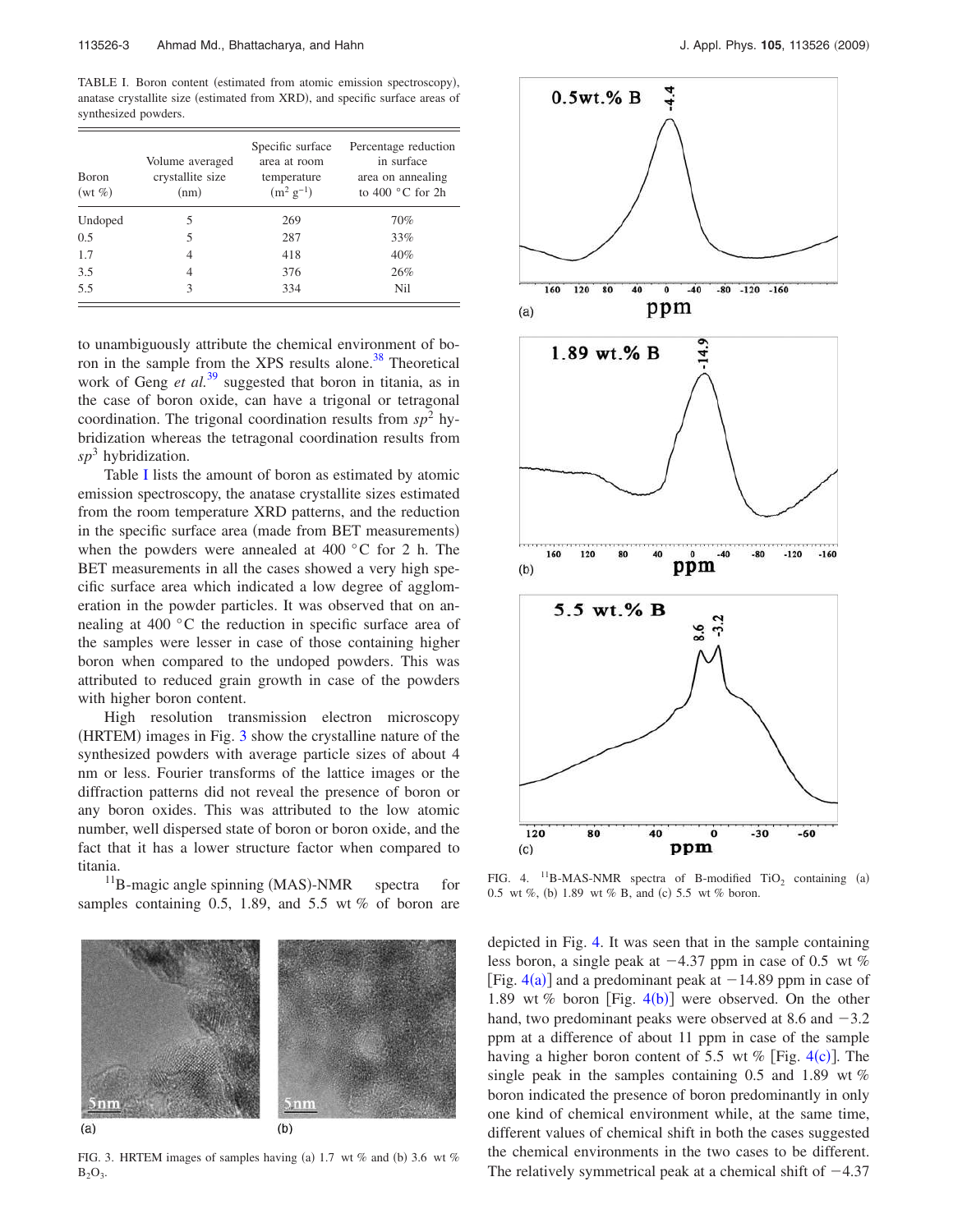

FIG. 5. FTIR spectra of B-modified  $TiO<sub>2</sub>$  for the different synthesized powders.

ppm in case of 0.5 wt *%* boron could be attributed to the chemical shift exhibiting greater shielding and a weaker quadrupole interaction of B in  $BO_4$  structural units.<sup>40,41</sup> With an increase in the boron content to 1.89 wt *%*, the excess boron initially nucleated on the surface of titania particles/ intergranular regions as  $BO<sub>4</sub>$  structural units prior to forming a  $B_2O_3$  layer. Due to the different chemical environment of this surface nucleated  $BO_4$ , the peak in the NMR spectra shifted to  $-14.89$  ppm, as reported earlier for free boron oxide. $40,42$  This was also confirmed from FTIR (see later). On the other hand, for the sample containing 5.5 wt *%* boron two predominant peaks observed at 8.6 and  $-3.2$  ppm at a difference of about 11 ppm indicated the presence of both  $BO<sub>3</sub>$  and  $BO<sub>4</sub>$  structural units.<sup>42</sup> Figure 5 depicts the FTIR spectra of the samples. In all the samples, absorption bands in the region of 3300 and 1630  $cm^{-1}$  was attributed to stretching mode of hydroxyl group and molecular water. Absorption band in the region of 550  $cm^{-1}$  was attributed to Ti–O–Ti stretching. Noncompensated  $CO<sub>2</sub>$  band could be seen in the region of 2350 cm<sup>-1</sup> peaks. A broad peak at 1414  $\text{cm}^{-1}$  indicated the presence of BO<sub>4</sub> structural unit in the samples containing 1.68 and 1.89 wt *%* boron. At the same time, for the sample having higher boron content of 3.6 wt *%*, a relatively sharper additional peak at 1196 cm−1 along with the broad peak in the region of 1414 cm−1 indicated the presence of both  $BO_3$  as well  $BO_4$  structural units.<sup>43</sup> Boron in lower concentration probably preferred BO<sup>4</sup> coordination. This was in accordance with earlier reports<sup>43</sup> where it was shown that the formation of  $B_2O_3$ started with the initial nucleation of a monolayer of  $BO<sub>4</sub>$ structural units followed by  $BO<sub>3</sub>$  structural units being nucleated. In the process, until a complete monolayer was formed the specific surface area would keep increasing and once the layer had formed further formation of  $B_2O_3$  only led to an increase in particle size and a consequent decrease in the specific surface area. This behavior is clearly seen in Fig. 6, wherein the specific surface area initially increased with boron content (till the formation of a complete layer on the titania particles) and thereafter decreased with increasing boron content.



FIG. 6. Specific surface area of B-modified  $TiO<sub>2</sub>$  as a function of boron content.

#### **B. High temperature anatase stability**

Figure 7 depicts the high temperature XRD patterns between 300 and 1000 °C taken at intervals of 100 °C of the sample containing 3.6 wt *%* boron. At room temperature the samples were purely anatase. As the temperature was raised above 400 °C, the anatase (101) peak at  $2\theta$  value of  $25.4^{\circ}$ became sharper which indicated some crystallite growth. When the temperature approached 600–800 °C the rutile (110) peak (at  $2\theta$  of  $27.6^{\circ}$ ) appeared. The integrated intensity of the rutile peak increased with increasing temperature while at the same time the anatase peak intensity kept reducing and finally vanished in the temperature range of 800–950 °C. The same trend was observed in case of all the boron modified nanocrystalline titania powders. However, the actual transformation temperature ranges for samples containing different amounts of boron were different. Figure 8 depicts the anatase fraction as a function of the temperature in case of all the samples synthesized. It can be seen that as the boron content in the sample increased the transformation to rutile took place at higher temperatures. For example, the sample containing 0.5 wt *%* boron started transforming to rutile when the temperature was about 600 °C and by the time the temperature reached 700 °C there was only about 20% anatase left untransformed. On the other hand, anatase to rutile transformation in the 6.2 wt *%* boron sample started only around 750 °C and was complete by about 950 °C. It is



FIG. 7. XRD patterns of TiO<sub>2</sub> having 5.5 wt % boron at different temperatures.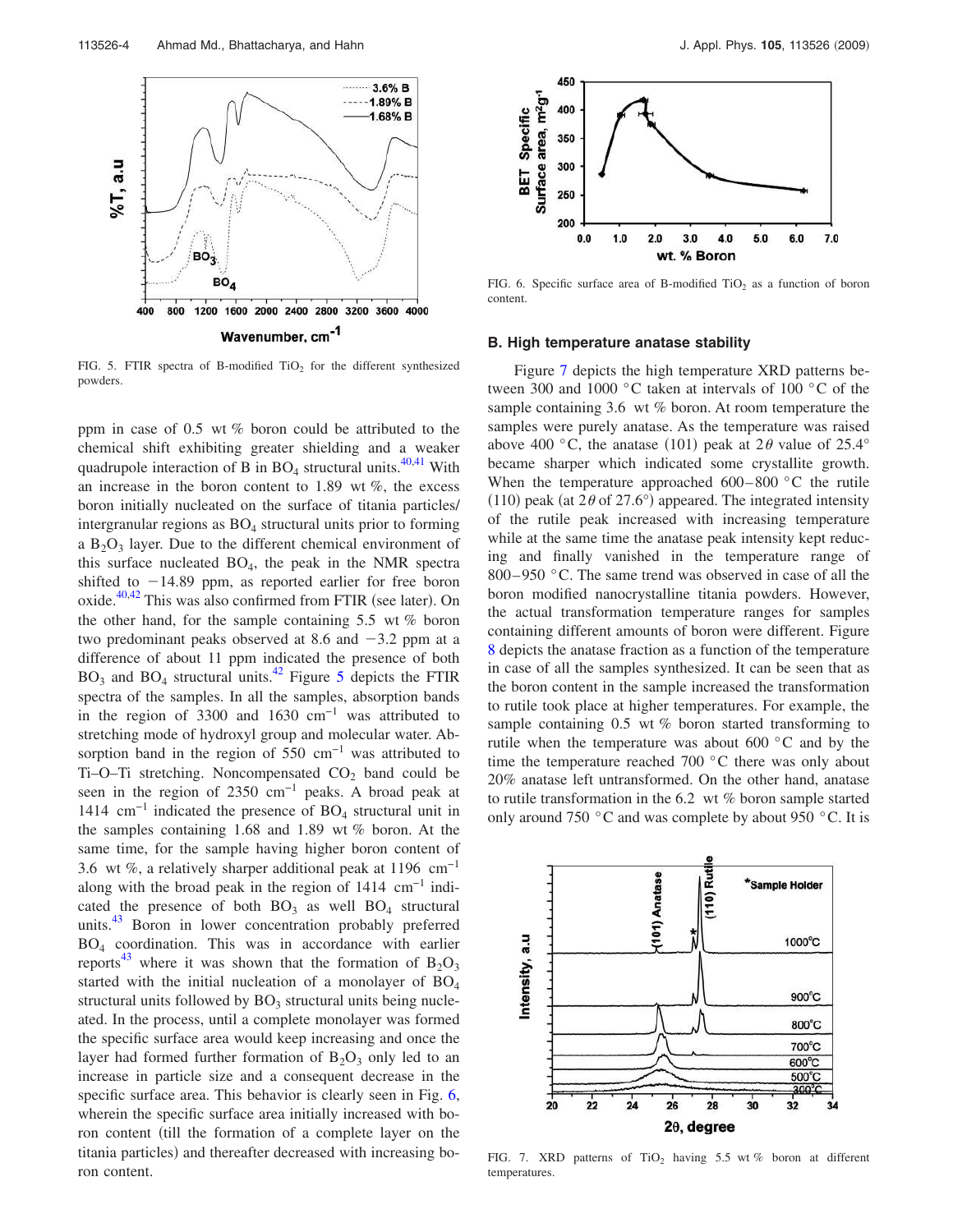

FIG. 8. Change in anatase fraction with temperature.

noteworthy that although the actual temperature at which the anatase to rutile transformation started increased with increasing boron content, the transformation temperature range in which anatase got completely converted to rutile was nearly same in all the cases. Earlier Chen *et al.*<sup>30</sup> reported an increase in transformation temperature of anatase to rutile which was attributed to the formation of  $B_2O_3$  on the surface of the particles. In the present study, it was observed that the increase in temperature at which the anatase to rutile transformation started was relatively small till the boron content was about 1.7 wt *%*, beyond which there was a significant jump in the transformation start temperature when the boron content was 3.6 wt *%*. Further increase in the boron content, however, led to a minor increase in the temperature at which the transformation started. This behavior was attributed to the formation of a boron oxide layer on the surface of anatase particles/intergranular regions when heated above 500 °C due to the fact that the melting point of boron oxide is 480 °C. On further heating,  $B_2O_3$  probably started to melt and coalesce, thereby not being effective in suppressing rutile nucleation any more and, from then on, the transformation took place at the usual rate. At boron contents of 3.6 wt *%* or less the boron oxide layer was not continuous over the surface of the anatase crystallites and, therefore, only some suppressions of the nucleation of rutile could take place. However, when boron content was about 5.5 wt *%*, it was sufficient to form a continuous boron oxide layer on the surface of the anatase crystallites which effectively suppressed the nucleation of rutile leading to a large jump in the temperature at which the transformation started.



FIG. 9. Change in anatase fraction with time at 700 °C.

The change in anatase fraction as a function of time for all the samples when held isothermally at  $700\degree\text{C}$  is shown in Fig. 9. It can be observed that in the samples having less than 3.6 wt *%* boron the rate of transformation of anatase to rutile was dependent on the boron oxide content. This was rationalized on the basis of the argument that in case of the samples with less than 3.6 wt *%* boron, some nucleation sites on the surface were still available due to insufficient coating of  $B_2O_3$  on the crystallite surface, which was, in turn, a function of the amount of boron oxide present. On the other hand, the samples containing 5.5 wt *%* or more of boron did not show any appreciable transformation to rutile. In these samples, boron oxide had formed a continuous layer over the entire anatase particle surface/intergranular regions and was effective in hindering the nucleation of rutile. Even after holding for 13 h at 700 °C no significant anatase to rutile transformation was evident in the sample.

It is well known that in ionic crystals when the crystallite sizes are in the nanoregime, lattice expansion takes place in cubic systems whereas an expansion in *a* and a contraction in  $c$  takes place in noncubic tetragonal systems<sup>44</sup> with an overall increase in the unit cell volume. In their study, Zhao *et*  $al^{31}$  reported a contraction in the *c* parameter and possibly erroneously claimed it to be the result of boron doping while ignoring the size effect. In the present study, however, modification of nanocrystalline titania with boron led to a contraction in the lattice parameter *a* and expansion in *c* when compared to the undoped sample, as shown in Fig. 10. The *a* parameter values at room temperature were 3.767 and 3.757



FIG. 10. Effect of boron oxide content on (a) lattice parameter  $a$  and (b) lattice parameter  $c$ , of anatase as a function of temperature.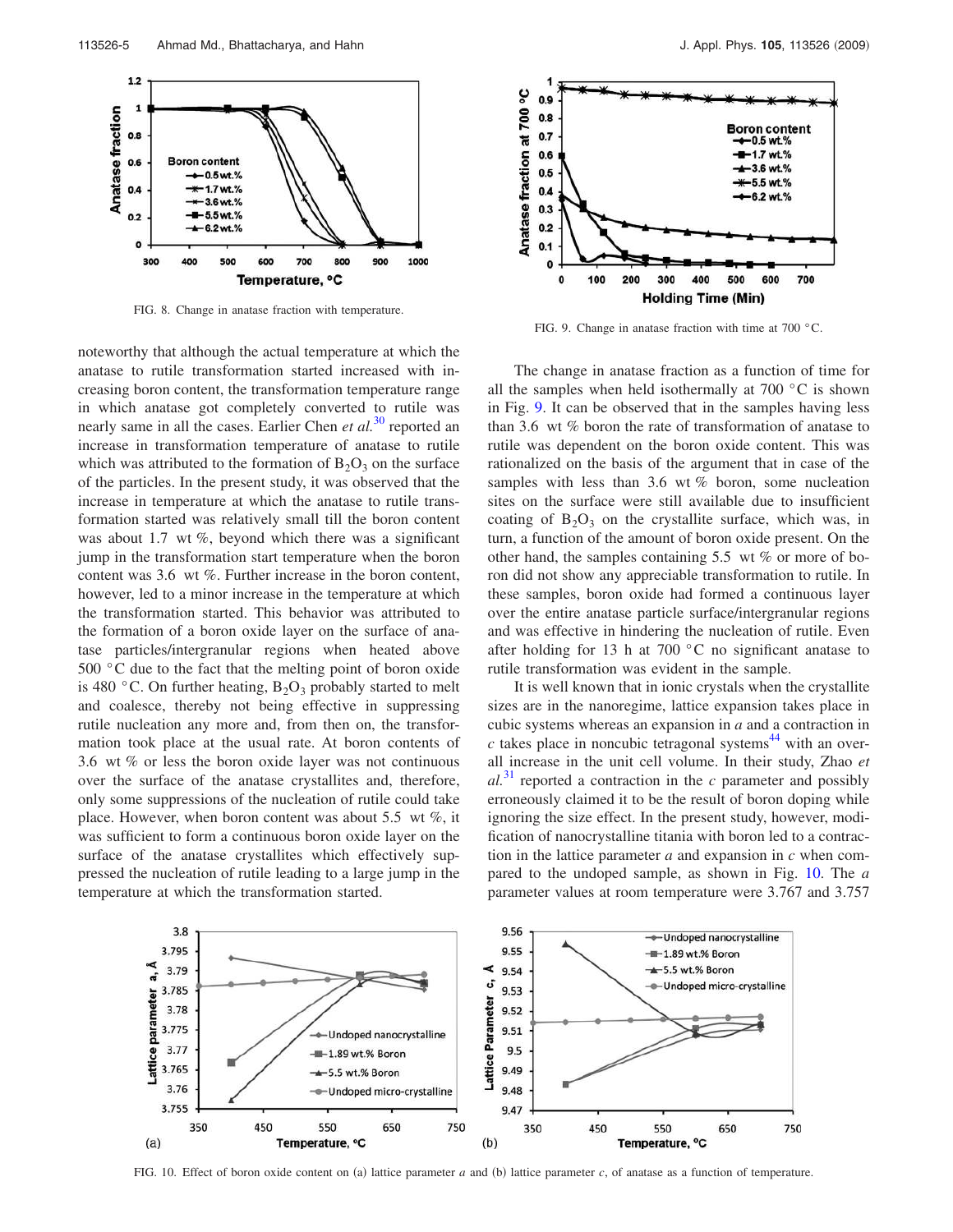

FIG. 11. Change in unit cell volume of anatase with boron content.

Å for samples containing 1.89 and 5.5 wt *%* boron, respectively, when compared to 3.793 Å for the undoped sample. On the other hand, a significant *c* parameter expansion  $(9.554 \text{ Å}$  when compared to  $9.514 \text{ Å}$  for undoped sample) was observed only in case of the 5.5 wt *%* boron sample. This observed lattice contraction in *a* and expansion in *c* could only be the result of some amount of boron doping, unlike in the case of Zhao *et al.*<sup>31</sup> where the contraction in  $c$ could have arisen because of size effect. Further, it is noteworthy that an overall reduction in unit cell volume with increased boron content was observed (Fig. 11), which was in agreement with the earlier report on boron doped titania.<sup>45</sup> On heating to  $600\,^{\circ}\text{C}$ , however, the dissolved boron was expelled from the anatase structure in the form of  $B_2O_3$  and so the lattice parameters for pure titania and the boron modified titania became nearly the same. In earlier studies<sup>23,26</sup> where alumina and zirconia were used for stabilizing the anatase phase, it was argued that rutile nucleation were minimized due to the formation of solid solutions of alumina and zirconia with titania in addition to the reduction in rutile nucleation sites at the surface. In the current study, the rutile transformation took place at temperatures well over 600 °C and so the possibility of dissolved boron in the lattice affecting the transformation was ruled out.

#### **C. Optical properties**

The UV-vis spectra for the boron modified nanocrystalline titania powders are depicted in Fig. 12. A redshift in absorption edge was observed in all the boron modified samples when compared to an undoped sample. Maximum shift was observed in sample having lowest boron content of 0.5 wt *%*. However, the redshift was progressively lesser in samples having higher boron contents (see Fig. 12). Direct band gap was estimated from the higher absorbance region given by Ref. 46,

$$
\alpha h \nu = A(h \nu - E_g)^n,\tag{1}
$$

where *A* is a constant,  $h\nu$  is the photon energy,  $E_g$  is the optical band gap, and  $n=1/2$  for direct transition.  $E_g$  for direct transition in titania was estimated to be 3.71 eV for undoped nanocrystalline anatase, which was attributed to the nearly degenerate direct transition at the surface of the Brillouin zone  $(X_{1a} \rightarrow X_{1b}$  and  $X_{2b} \rightarrow X_{1b}$ ).<sup>5,6</sup> In the case of boron modified titania powders, the direct transition was estimated to be at 3.51, 3.60, 3.64, and 3.66 eV for the samples containing 0.5, 1.68, 1.89, and 5.5 wt % boron, respectively (as



FIG. 12. (Color online) UV-vis spectra of B-modified  $TiO<sub>2</sub>$  with varying boron content. The inset gives the  $(\alpha h \nu)^2$ -energy plot.

shown in inset of Fig. 12). Earlier, Chen *et al.*<sup>30</sup> and Gombac *et al.*<sup>38</sup> observed a blueshift with boron doping which was then attributed to the reduction in crystallite size due to boron modification. On the other hand, experimental results of Zhao *et al.*<sup>31</sup> and Khan and Kim<sup>45</sup> as well as the theoretical calculations of Geng *et al.*<sup>39</sup> and Yang *et al.*<sup>32</sup> showed a redshift in the band gap due to boron doping at substitutional sites. In the current study, when the boron content in the sample was low (0.5 wt %), it entered into the structure of titania and caused a redshift resulting in a lower direct transition at 3.51 eV. However, as the boron content increased the excess boron hindered grain growth, thus resulting in lower crystallite sizes. Therefore, when the boron content was high, the redshift in the band gap due to doping was partially offset by the blueshift arising from confinement effects. This is clearly seen in Fig. 13 where the resultant redshift in the absorption edge decreased as the boron content increased.

The emission spectra of samples containing different amounts of boron are depicted in Fig. 14. The luminescence peaks in the range of 300 and 700 nm in the emission spectra were fitted with multiple Gaussian peaks using a proprietary FOCUS V1.0 program (see Fig. 15). Several luminescence peaks at wavelengths at around 280, 383, 424, 470, 545, and



FIG. 13. Change in band gap as a function of boron content.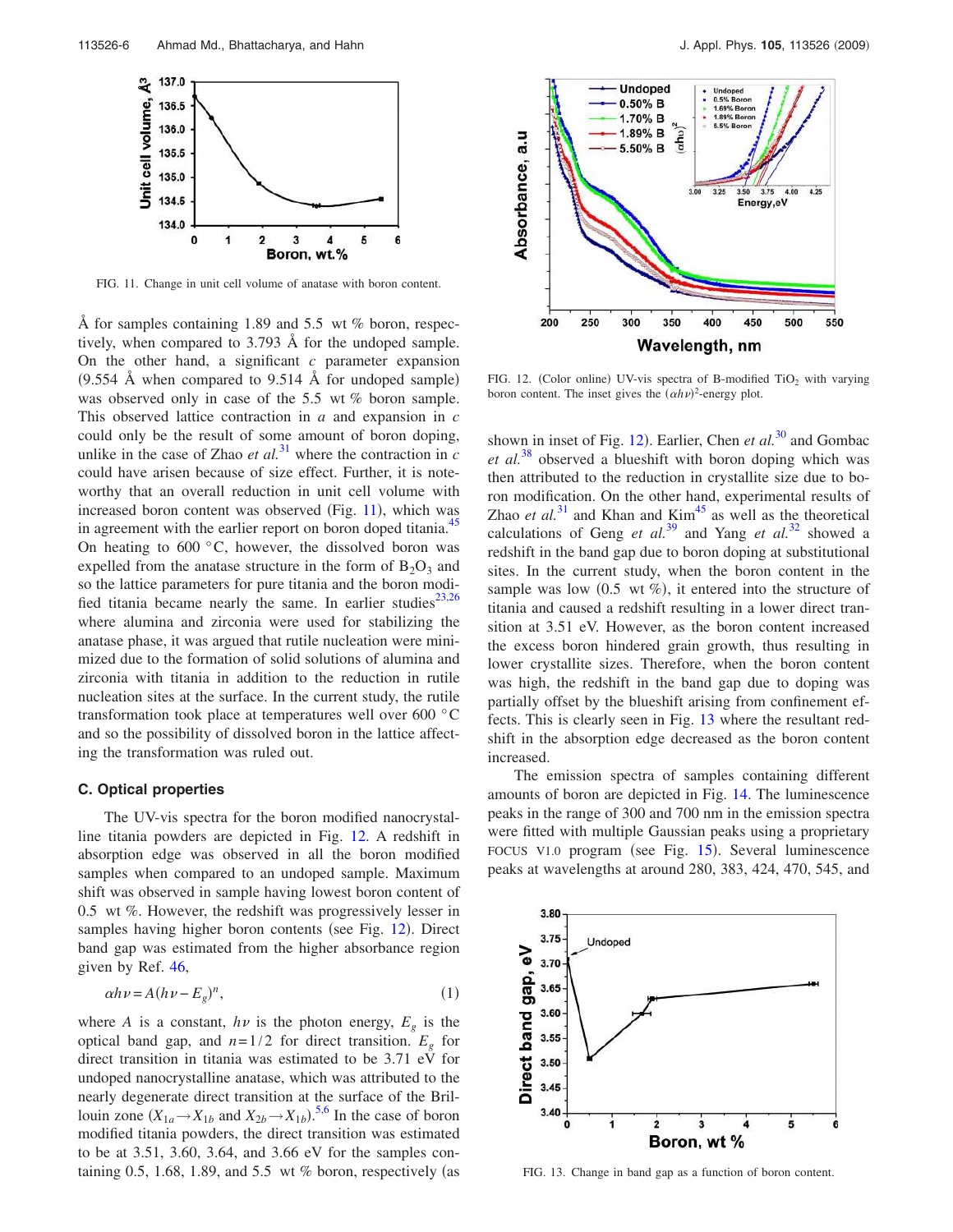

FIG. 14. Emission spectra of the as-synthesized B-modified  $TiO<sub>2</sub>$  at varying boron contents.

800 nm were observed. The luminescence peak at 280 nm (4.42 eV) was attributed to an allowed direct transition  $\Gamma_{2'}$  $\rightarrow \Gamma_{1b}^5$ , while the peak at 383 nm (3.23 eV) was attributed to the indirect transition  $\Gamma_3 \rightarrow X_{1b}$ <sup>5,6</sup> Several luminescence centers just below the conduction band have been reported. Shallow traps at 0.76 and 0.8 eV below conduction band were attributed to the oxygen vacancies<sup>3</sup> while another trap at 0.9 eV below the conduction band was reported to be due to  $Ti^{4+}$  in the vicinity of oxygen vacancies.<sup>5,47</sup> In the current study the luminescence peak at 424 nm (2.92 eV) arose due to the electron transition from oxygen vacancies to the valence band while the luminescence peak observed at 545 nm was attributed to the  $Ti^{4+}$  ions in the vicinity of oxygen vacancies. The intensity of the peak at  $545$  nm  $(2.25$  eV) was normalized with respect to the indirect band edge luminescence at around 383 nm and the variation of the normalized intensity with the boron content is depicted in Fig. 16. It is evident that boron modification of titania resulted in enhanced luminescence at 545 nm. The ratio  $I_{545}/I_{383}$  between the integrated intensities of peaks at 545 and 383 nm were in the range of 1.6–2.5 for the boron modified samples while it was 0.5 for the unmodified sample. This was probably because of the large number of  $Ti^{4+}$  sites in the boron modified



FIG. 15. (Color online) Different luminescence peaks used for fitting the emission spectrum in case of the sample containing 1.7 wt *%* boron.



FIG. 16. Intensity variation of the luminescence peak at 545 nm (normalized with band edge luminescence) with boron content.

samples. However, the role of boron in enhancement of luminescence at 545 nm requires thorough investigation which is beyond the scope of the present study. The emission peak at 779 nm (Fig. 14) was due to the presence of  $Ti^{3+}$ .<sup>48</sup> The intensity of the peak at 779 nm was found to increase with increasing boron content. This was attributed to the fact that boron due to its greater affinity for oxygen when compared to titanium, resulted in more  $Ti^{3+}$  sites.

## **IV. CONCLUSIONS**

Boron modified anatase titania nanoparticles with varying boron content were prepared in a single step by a chemical vapor synthesis process. When present in small quantities boron entered the titania structure and lowered the band gap energy. Increasing the boron content resulted in the formation of boron oxide on the surface of the anatase crystallites, which systematically raised the anatase to rutile transformation temperature. However, this resulted in progressively finer crystallite sizes and partially offset the redshift due to the confinement effects. Addition of boron to titania also enhanced the luminescence peak at 545 nm and resulted in the generation of more  $Ti^{3+}$  sites.

#### **ACKNOWLEDGMENTS**

I.A. would like to thank DAAD, Bonn, Germany for providing the financial support. I.A. would also like to pay his gratitude to Jens Suffner, Thorsten Enz, and Azad Darbandi for their help in carrying out experiments during his stay at the Gemienschaftslabor Nanomaterialien, Merialwissenschaft, Technische Universitat, Darmstadt, Germany for 6 months. S.S.B. would like to thank the Alexander von Humboldt Foundation, Bonn, Germany for providing financial support for a 1 month stay at the Darmstadt University of Technology, Darmstadt, Germany.

- <sup>1</sup>T. Ohno, K. Sarukawa, and M. Matsumura, New J. Chem. 26, 1167  $(2002).$
- <sup>2</sup>P. V. Kamat and N. M. Dimitrijevi, Sol. Energy 44, 83 (1990).
- <sup>3</sup>S. A. Larson and J. L. Falconer, Appl. Catal., B 4, 325 (1994).
- <sup>4</sup>O. Carp, C. L. Huisman, and A. Reller, Prog. Solid State Chem. **32**, 33  $(2004).$
- <sup>5</sup>N. Serpone, D. Lawless, and R. Khairutdinovt, J. Phys. Chem. **99**, 16646  $(1995).$
- <sup>6</sup>N. Daude, G. Gout, and C. Jouanin, *Phys. Rev. B* 15, 3229 (1977).
- ${}^{7}$ K. Eufinger, D. Poelman, H. Poelman, R. De Gryse, and G. B. Marin, J.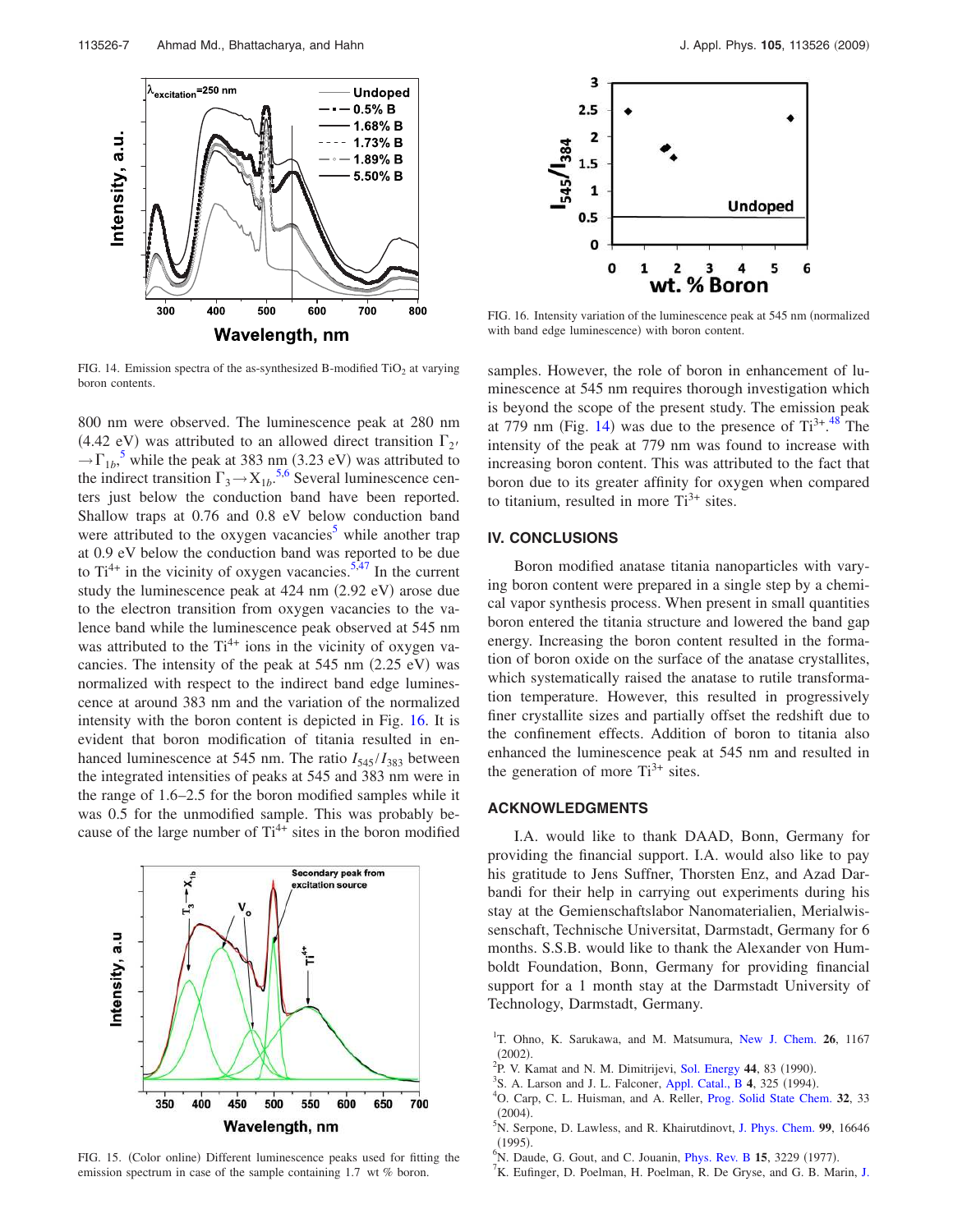- 8 J. Gonzalez and S. Gelover Santiago, Semicond. Sci. Technol. **22**, 709  $(2007).$
- <sup>9</sup>H. Zhang and J. F. Banfield, J. Mater. Chem. 8, 2073 (1998).
- <sup>10</sup>A. A. Gribb and J. F. Banfield, Am. Mineral. **82**, 717 (1997).
- $11$ <sup>H</sup>. Zhang and J. F. Banfield, Chem. Mater. 17, 3421 (2005).
- <sup>12</sup>K. Porkodi and S. Daisy Arokiamary, Mater. Charact. 58, 495 (2007).
- <sup>13</sup>A. W. Czanderna, C. N. R. Rao, and J. M. Honig, Trans. Faraday Soc. **54**, 1069 (1958).
- <sup>14</sup>A. Di Paola, G. Marc, L. Palmisano, M. Schiavello, K. Uosaki, S. Ikeda, and B. Ohtani, J. Phys. Chem. B 106, 637 (2002).
- <sup>15</sup>R. Asahi, T. Morikawa, T. Ohwaki, K. Aoki, and Y. Taga, Science **293**, 269 (2001).
- <sup>16</sup>E. Barborini, A. M. Conti, I. Kholmanov, P. Piseri, A. Podesta, P. Milani, C. Cepek, O. Sakho, R. Macovez, and M. Sancrotti, Adv. Mater. Wein-
- heim, Ger.) 17, 1842 (2005). <sup>17</sup>T. Umebayashi, T. Yamaki, H. Itoh, and K. Asai, Appl. Phys. Lett. **81**, 454  $(2002).$
- <sup>18</sup>W. Zhao, W. Ma, C. Chen, J. Zhao, and Z. Shuai, J. Am. Chem. Soc. **126**, 4782 (2004).
- <sup>19</sup>J. C. Yu, J. Yu, W. Ho, Z. Jiang, and L. Zhang, Chem. Mater. **14**, 3808  $(2002).$
- $^{20}$ K. V. Baiju, C. P. Sibu, K. Rajesh, P. Krishna Pillai, P. Mukundan, K. G. Warrier, and K. Wunderlich, Mater. Chem. Phys. 90, 123 (2005).
- $^{21}$ C. N. R. Rao, A. Turner, and J. M. Hanig, J. Phys. Chem. 11, 173 (1959).
- <sup>22</sup>S. Rajesh Kumar, C. Pilai, U. S. Hareesh, P. Mukundan, and K. G. K. Warrier, Mater. Lett. 43, 286 (2000).
- <sup>23</sup>J. Yang and J. M. F. Ferriera, Mater. Res. Bull. 33, 389 (1998).
- <sup>24</sup>O. Yamaguchi and Y. Mukaida, J. Am. Ceram. Soc. **72**, 330 (1989).
- <sup>25</sup>J. Yang, Y. X. Huang, J. Maria, and F. Ferreira, J. Mater. Sci. Lett. **16**, 1933 (1997).
- <sup>26</sup>J. Yang and J. M. F. Ferreira, Mater. Lett. 36, 320 (1998).
- <sup>27</sup>C. S. Enache, J. Schoonman, and R. van de Krol, Appl. Surf. Sci. **252**, 6342 (2006).
- <sup>28</sup>Y. Sun, T. Egawa, L. Zhang, and X. Yao, Jpn. J. Appl. Phys., Part 1 **41**, L945 (2002).
- <sup>29</sup>S. C. Pillai, P. Periyat, R. George, D. E. McCormack, M. K. Seery, H.

Hayden, J. Colreavy, D. Corr, and S. J. Hinder, J. Phys. Chem. C **111**, 1605 (2007).

- <sup>30</sup>D. Chen, D. Yang, Q. Wang, and Z. Jiang, Ind. Eng. Chem. Res. **45**, 4110  $(2006).$
- <sup>31</sup>W. Zhao, W. Ma, C. Chen, J. Zhao, and Z. Shuai, J. Am. Chem. Soc. **126**, 4782 (2004).
- <sup>32</sup>K. Yang, Y. Dai, and B. Huang, *Phys. Rev. B* **76**, 195201 (2007).
- <sup>33</sup>K. A. Kranthi, S. S. Bhattacharya, M. Winterer, and H. J. Hahn, J. Phys. D: Appl. Phys. 39, 2248 (2006).
- <sup>34</sup>S. Seifried, M. Winterer, and H. Hahn, Chem. Vap. Deposition **6**, 239  $(2000).$
- <sup>35</sup>S. Klein, M. Winterer, and H. Hahn, Chem. Vap. Deposition **4**, 143 (1998).
- <sup>36</sup>M. Winterer, *Nanocrystalline Ceramics: Synthesis and Structure* (Springer, New York, 2002).
- $37C$ . T. Prewitt and R. D. Shamon, Acta Crystallogr., Sect. B: Struct. Crystallogr. Cryst. Chem. 24, 869 (1968).
- <sup>38</sup>V. Gombac, L. De Rogatis, A. Gasparotto, G. Vicario, T. Montini, D. Barreca, G. Balducci, P. Fornasiero, E. Tondello, and M. Graziani, Chem. Phys. 339, 111 (2007).
- <sup>39</sup>H. Geng, S. Yin, X. Yang, Z. Shuai, and B. Liu, J. Phys.: Condens. Matter 18, 87 (2006).
- <sup>40</sup>L. J. Q. Maia, V. R. Mastelaro, J. F. Schneider, P. Parent, and C. Laffon, J. Solid State Chem. 178, 1452 (2005).
- <sup>41</sup>L. Forni, G. Fornasari, C. Tosi, F. Trifiro, A. Vaccari, and F. Dumeignil, Appl. Catal., A 248, 47 (2003).
- <sup>42</sup>Y. Kim and R. J. Kirkpatrick, Geochim. Cosmochim. Acta **70**, 3231  $(2006).$
- <sup>43</sup>B.-Q. Xu, S.-B. Cheng, S. Jiang, and Q. Zhu, Appl. Catal., A **188**, 361  $(1999).$
- <sup>44</sup>V. Perebeinos, S.-W. Chan, and F. Zhang, Solid State Commun. **123**, 295  $(2002).$
- <sup>45</sup>R. Khan and S. W. Kim, Mater. Chem. Phys. 112, 167 (2008).
- <sup>46</sup>J. Tauc, R. Grigorovici, and A. Vancu, *Phys. Status Solidi* 15, 627 (1966).
- <sup>47</sup>G. Redmond, D. Fitzmaurice, and M. Gratzel, J. Phys. Chem. **97**, 6951  $(1993).$
- <sup>48</sup>Y. Liu and R. Claus, J. Am. Chem. Soc. 119, 5273 (1997).